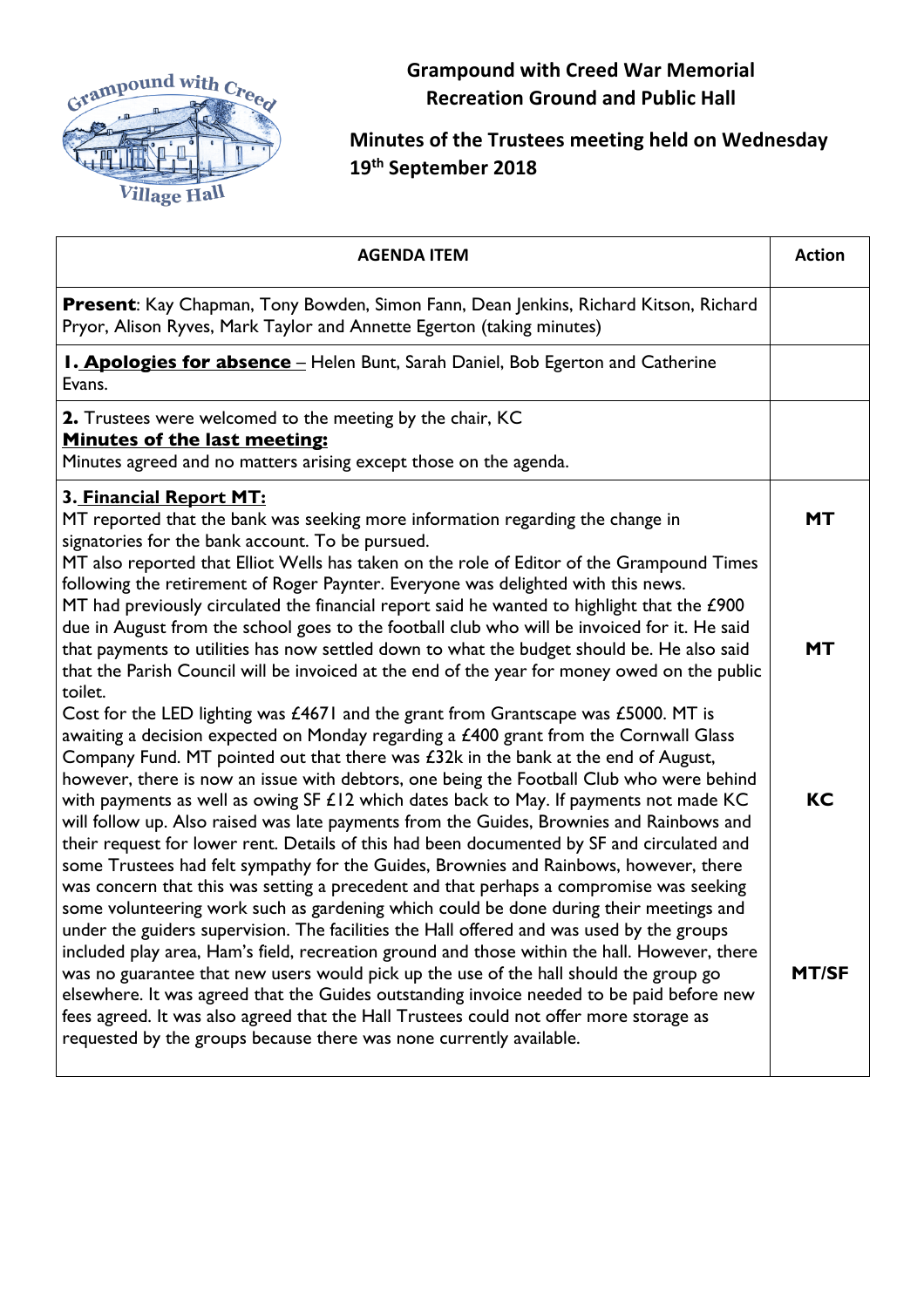| 4. Hall Report SF:<br>SF Reported that he was unable to carry out legionnaire testing owing to the failure of the<br>water pump and this is recorded. He further said that testing and weekly flushing of the<br>system could have an impact on water bills. TB asked about grey water collection which<br>could be used for the urinals and he was asked to look at the matter and report back.<br>SF said he was concerned about future maintenance of the hall with HB not seeking re-<br>election to committee, he wanted to make it clear that this was not a role he would be able<br>to take on. MT said his understanding was that HB and IB would help if they were available<br>even though not on the committee. KC said a procedure was needed to go forward.<br>SF raised the issue of key holders with HB standing down and AE added that BE was unable<br>to continue on the committee due to council commitments although he was willing to<br>continue taking responsibility for the tasks he currently undertakes. In an email SD had also<br>said that work commitments meant she could not continue to represent the school after<br>November's AGM. SD also added that some tasks she would continue to help with if free. In<br>the light of this information AR offered to become a keyholder and to open up for | TB<br>?<br>All  |
|-----------------------------------------------------------------------------------------------------------------------------------------------------------------------------------------------------------------------------------------------------------------------------------------------------------------------------------------------------------------------------------------------------------------------------------------------------------------------------------------------------------------------------------------------------------------------------------------------------------------------------------------------------------------------------------------------------------------------------------------------------------------------------------------------------------------------------------------------------------------------------------------------------------------------------------------------------------------------------------------------------------------------------------------------------------------------------------------------------------------------------------------------------------------------------------------------------------------------------------------------------------------------------------------------------------------------------------------|-----------------|
| Taekwondo. Emergency planning will need to look again at the three named keyholders.                                                                                                                                                                                                                                                                                                                                                                                                                                                                                                                                                                                                                                                                                                                                                                                                                                                                                                                                                                                                                                                                                                                                                                                                                                                    | <b>Trustees</b> |
| SF then raised issues regarding October's film club as he would be away and unable to assist<br>Irving Bunt (IB) with seat raking as well as future months when HB and IB are not available.<br>He reported that SD and Hugo are prepared to help with raking and setting up equipment,<br>AR to help set up and help in kitchen and AE will provide refreshments. There was a general<br>feeling that Trustees would like the film club to continue and AE suggested that it was not<br>necessary to have a film in January or possibly July or August. SF to make contact with HB<br>regarding the mailchimp account, choosing the film etc.                                                                                                                                                                                                                                                                                                                                                                                                                                                                                                                                                                                                                                                                                          | <b>SF</b>       |
| SF also asked who would be clearing up after future Antique Fairs and MT and KC said they                                                                                                                                                                                                                                                                                                                                                                                                                                                                                                                                                                                                                                                                                                                                                                                                                                                                                                                                                                                                                                                                                                                                                                                                                                               | <b>MT/KC</b>    |
| would take it on.                                                                                                                                                                                                                                                                                                                                                                                                                                                                                                                                                                                                                                                                                                                                                                                                                                                                                                                                                                                                                                                                                                                                                                                                                                                                                                                       |                 |
| Beer Festival. SF said planning for next year's festival was underway and he had booked<br>excellent entertainment. MT is keen that security is booked and SF to follow up with Trevor<br>Mannell. MT no longer able to provide printing and hoped that BE could do the printing.                                                                                                                                                                                                                                                                                                                                                                                                                                                                                                                                                                                                                                                                                                                                                                                                                                                                                                                                                                                                                                                       | SF/MT/<br>BE    |
| 5. Administration                                                                                                                                                                                                                                                                                                                                                                                                                                                                                                                                                                                                                                                                                                                                                                                                                                                                                                                                                                                                                                                                                                                                                                                                                                                                                                                       |                 |
| Legionnaire's Method Statement. DJ will organise a blank method statement.                                                                                                                                                                                                                                                                                                                                                                                                                                                                                                                                                                                                                                                                                                                                                                                                                                                                                                                                                                                                                                                                                                                                                                                                                                                              | DJ              |
| Defibrillator. It was agreed for KC to organise first aid training and to put signage in a more<br>prominent position with new signage sourced by DJ. It was agreed not to move defibrillator                                                                                                                                                                                                                                                                                                                                                                                                                                                                                                                                                                                                                                                                                                                                                                                                                                                                                                                                                                                                                                                                                                                                           | <b>KC/DJ</b>    |
| as it needed to be in the shade and not in direct sunlight. AE to write instructions to be                                                                                                                                                                                                                                                                                                                                                                                                                                                                                                                                                                                                                                                                                                                                                                                                                                                                                                                                                                                                                                                                                                                                                                                                                                              | <b>AE/MT</b>    |
| used by shop volunteers and agreed by MT.                                                                                                                                                                                                                                                                                                                                                                                                                                                                                                                                                                                                                                                                                                                                                                                                                                                                                                                                                                                                                                                                                                                                                                                                                                                                                               |                 |
| KC has been told that a hall door had been left unlocked and Kevina Taylor believed it to be                                                                                                                                                                                                                                                                                                                                                                                                                                                                                                                                                                                                                                                                                                                                                                                                                                                                                                                                                                                                                                                                                                                                                                                                                                            |                 |
| the side door which could have been left unlocked by the football club. Need to check key<br>works and remind existing keyholders that it is their responsibility to ensure the doors are                                                                                                                                                                                                                                                                                                                                                                                                                                                                                                                                                                                                                                                                                                                                                                                                                                                                                                                                                                                                                                                                                                                                               | KC              |
| properly locked. TB kindly offered to review the village hall keyholder policy.                                                                                                                                                                                                                                                                                                                                                                                                                                                                                                                                                                                                                                                                                                                                                                                                                                                                                                                                                                                                                                                                                                                                                                                                                                                         | TB              |
|                                                                                                                                                                                                                                                                                                                                                                                                                                                                                                                                                                                                                                                                                                                                                                                                                                                                                                                                                                                                                                                                                                                                                                                                                                                                                                                                         |                 |
| 6. Fundraising:<br>AR and RP reported that the recent Craft Fair was not quite as good as would have hoped<br>but the stallholders were happy and had reported that generally people were not spending<br>as much at other events either. The hall was down around £200. However, already 35 stalls<br>have been booked for October with stallholders very keen to continue. AR and RP to look<br>at advertising more widely and using social media more.<br>The next craft fair will take place between 22 <sup>nd</sup> -26 <sup>th</sup> October.                                                                                                                                                                                                                                                                                                                                                                                                                                                                                                                                                                                                                                                                                                                                                                                    | <b>AR/RP</b>    |